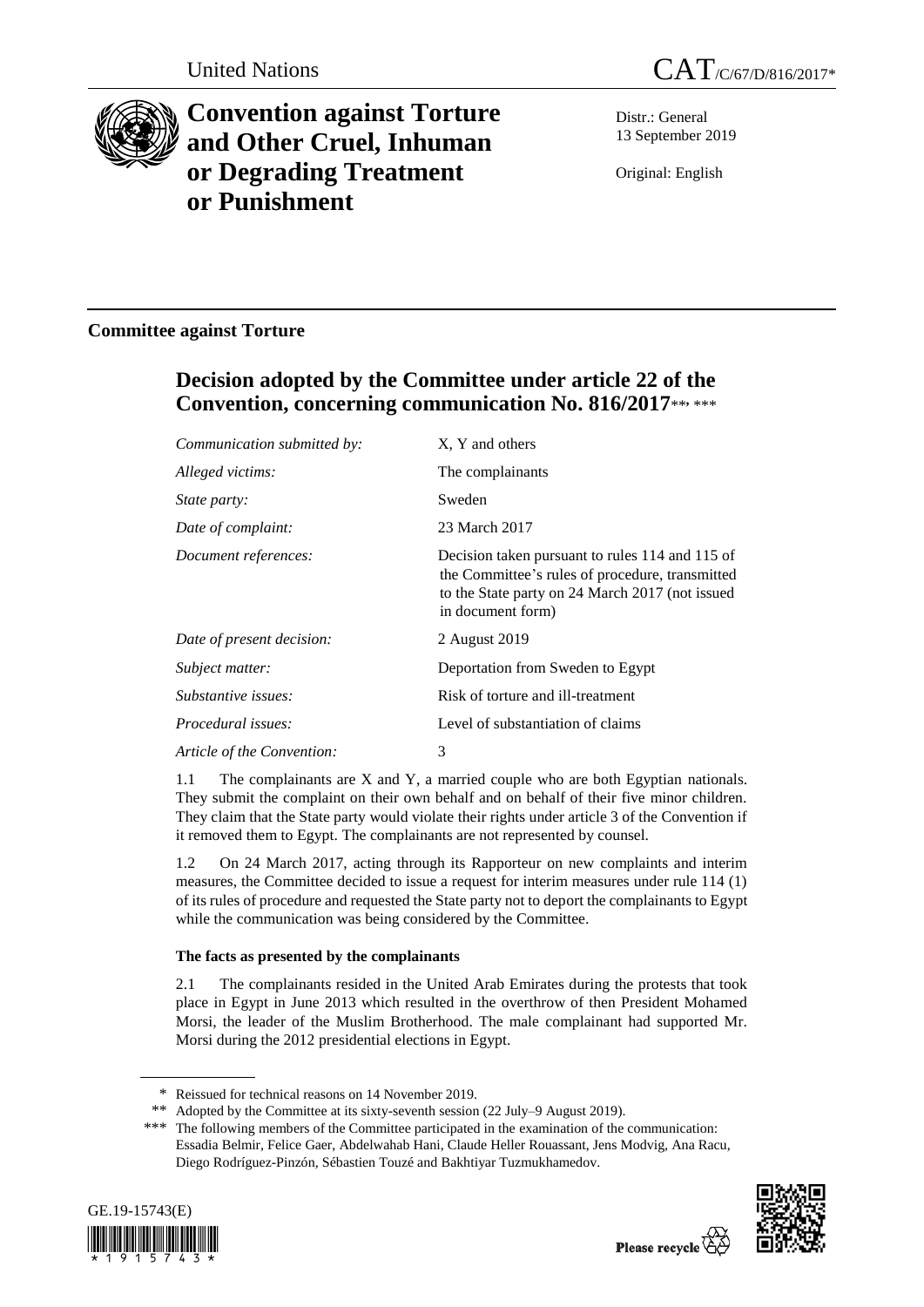2.2 In his work as a consultant, the male complainant signed an agreement with a company owned by the Muslim Brotherhood and whose board members included four ministers of the Muslim Brotherhood-led Government. The complainant's aim was to support and aid that Government. In accordance with the agreement, he coordinated joint projects with senior officials of the Brotherhood, including the Minister of Planning and International Cooperation and the Minister for Higher Education.

2.3 In July 2013, a military coup took place in Egypt, as a result of which President Morsi was arrested along with a number of ministers, while others fled the country. The male complainant, who was living and working in the United Arab Emirates together with his family at the time, was informed that his residence and work permit had been withdrawn due to his links to the Muslim Brotherhood.

2.4 Fearing the treatment that supporters of former President Morsi and of the Muslim Brotherhood were experiencing in Egypt, such as being subjected to extrajudicial killings and torture, together with the fact that the new Egyptian Government had declared the Brotherhood an illegal organization and given that he was considered to be a Morsi supporter by the Egyptian authorities, he and his family fled to Sweden and applied for asylum there.

2.5 On 5 August 2016, the Swedish Migration Agency rejected the complainants' application for asylum. The Agency noted that the family had stated that they were at risk of being subjected to persecution, torture and other abuses by the military regime upon return to Egypt because of the male complainant's connection to the Muslim Brotherhood. It noted that the male complainant had lived outside Egypt since 1996, that the female complainant had lived outside Egypt since 2000 and that their children were born in the United Arab Emirates. The family had travelled to Egypt a number of times on holiday. According to stamps in their passports, the last time the family left Egypt was in early 2015, while the male complainant was in Egypt for four days in October 2015 to obtain a new passport. The Agency did not question that people connected with the Brotherhood had been arrested by the Egyptian regime, but found that the complainants did not have profiles that would indicate that they would be at risk if returned to Egypt.

2.6 The complainants appealed the decision of the Migration Agency to the Migration Court. In the appeal, they reiterated that the family would be at risk because of the male complainant's collaboration and work with senior officials of the Muslim Brotherhood. The complainants would therefore be considered by the Egyptian authorities as supporters of the group and would be at risk of being subjected to torture if deported. The complainants further reiterated that their residence permits in the United Arab Emirates had been revoked due to their links to the Brotherhood, and they claimed that the Migration Agency had failed to properly assess the extent of the male complainant's links to the Brotherhood. In the appeal, the complainants also argued that the Agency had erred in not translating two documents submitted by them in Arabic, namely an agreement signed between the male complainant and the Egyptian Minister of Education and a newspaper article dated 8 August 2012 in which the company with which the male complainant had a business arrangement was associated with the Brotherhood. The complainants further noted that, at the time of their appeal, more than 50,000 supporters of the Brotherhood had been arrested. They argued that the male complainant's collaboration with the Brotherhood was sufficient to deem them supporters of the group. The complainants further claimed that the decision of the Migration Agency contained inaccuracies. Concerning the visits to Egypt in 2015, they noted that in early 2015 they had had a short layover at Cairo international airport of only a few hours before taking a flight to the United Arab Emirates. In October 2015, after having been expelled from the United Arab Emirates to Egypt, the male complainant stayed four days in hiding before leaving for Sweden. They claim that the aim of his stay in Egypt was not to obtain a new passport. The decision of the Migration Agency was upheld by the Migration Court and the Migration Court of Appeal on 22 December 2016 and 22 March 2017, respectively. The complainants argue that the State party authorities erred in finding that they did not have a profile that would indicate that they would be of interest to the Egyptian authorities or considered to be political opponents. They argue that it is not likely that the Muslim Brotherhood, for ideological, religious and, partially, security reasons, would engage in business relationships with persons who are not considered to be among their followers. In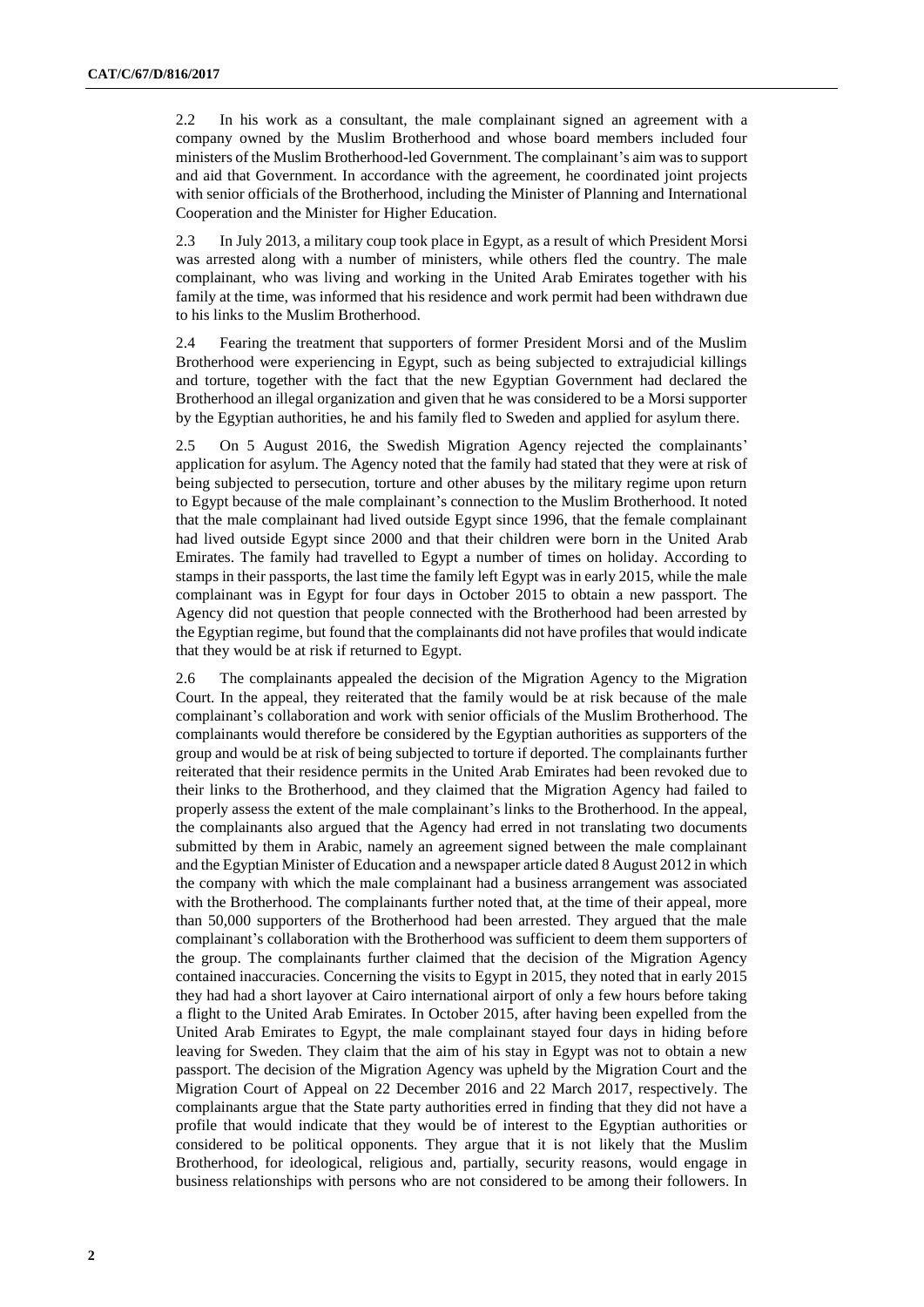that regard, the complainants recall that the Brotherhood was considered a terrorist organization under the previous regime of President Mubarak.

2.7 The complainants further argue that the decision to deport them to Egypt violated their right to a fair procedure as the procedures were in contradiction with domestic legislation, namely the Aliens Act (2005), the Swedish Language Act (2009) and the Administrative Procedures Act (1986), as well as with the European Parliament and Council Directive No. 2011/95/EU of 13 December 2011. The complainants note that they submitted supporting documents to the Migration Agency which substantiated their support of the Muslim Brotherhood-led Government. They also submitted country reports about the human rights situation in Egypt following the military coup in 2013. The complainants claim that some of those documents were not translated from Arabic while other documents were not considered by the Agency.

2.8 The complainants further note that they requested that an oral hearing be held before the Migration Court so that they could demonstrate the failures of the Migration Agency in processing their application for asylum. This request was denied. The complainants argue that the denial was not justified and violated article 5 of the Swedish Aliens Act.

2.9 The complainants also argue that the Migration Agency failed to undertake a correct assessment of the situation in Egypt and to study the many country reports available which provided detailed information on the human rights violations occurring in Egypt. It only referred partially to two reports dated January 2015 and July 2016, despite the availability of more comprehensive and recent reports. They claim that the State party authorities did not consider the consistent pattern of flagrant and mass violations of human rights in Egypt.

### **The complaint**

3. The complainants claim that if they are deported to Egypt they would face a real, foreseeable and personal risk of being detained, tortured and killed by the Egyptian authorities, as perceived members and supporters of former President Morsi and of the Muslim Brotherhood.

#### **State party's observations on admissibility and the merits**

4.1 On 5 September 2017, the State party submitted its observations on admissibility and the merits of the communication. It submits that the communication should be declared inadmissible for failure to substantiate the claims for purposes of admissibility.

4.2 The State party notes that the female complainant arrived in Sweden on 23 July 2015 with her children and that they applied for asylum on 24 July 2015. The male complainant arrived in Sweden on 24 October 2015 and applied for asylum on 29 October 2015. The Migration Agency rejected the complainants' applications on 5 August 2016.

4.3 The Migration Agency held two interviews with the complainants during the asylum procedure. Through their public counsel, the complainants were invited to review and submit written observations on the minutes of the conducted interviews and to make written submissions thereon. The State party argues that the complainants therefore have had opportunities to explain the relevant facts and circumstances in support of their claims and to argue their case, orally as well as in writing, before the Migration Agency and in writing before the Migration Court. It submits that the State party authorities conducted a thorough examination of the complainants' case and based the assessments of the complainants' cited need for protection on their oral accounts, as well as the evidence cited by them. It submits that there is no reason to conclude that the rulings were inadequate or that the outcome of the domestic proceedings was in any way arbitrary or amounted to a denial of justice.

4.4 The State party notes that the complainants have stated that due to the male complainant's business-related contacts with the Muslim Brotherhood when he worked in the United Arab Emirates, the Egyptian authorities would consider him to be an opponent of the regime and that therefore all of the complainants risk being subjected to treatment in violation of article 3 of the Convention if returned to Egypt. The State party notes that, according to country of origin information, many high-ranking leaders of the Brotherhood have been arrested and supporters have been imprisoned. It notes that it does not therefore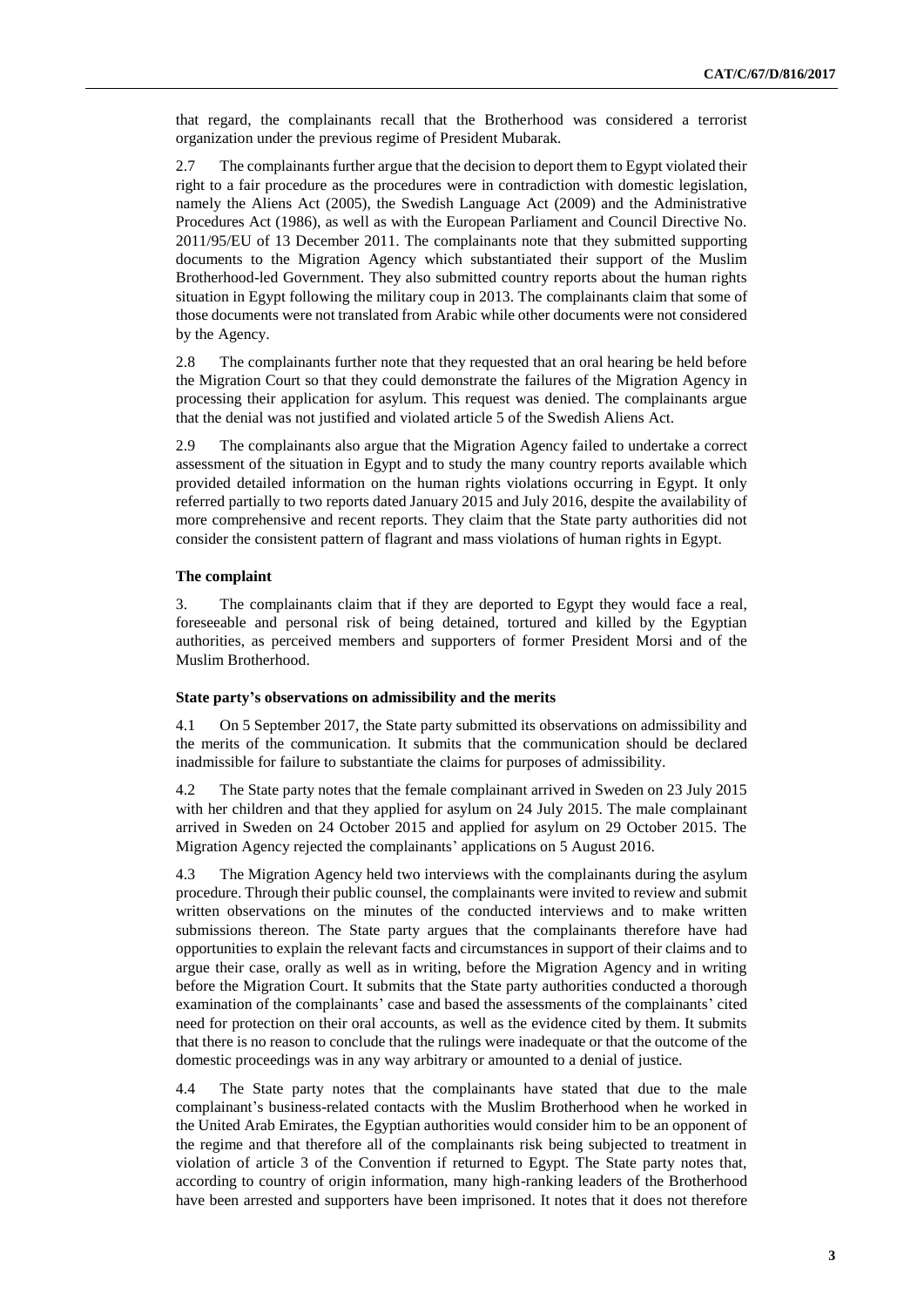question that supporters of the Brotherhood in Egypt can risk treatment constituting grounds for international protection. It notes that the Migration Agency and the Migration Court accepted the male complainant's assertion that he worked as an engineer for a company in the United Arab Emirates. It argues that the fact that his residence permit in the United Arab Emirates ended in 2015 does not mean per se that he and his family would risk treatment constituting grounds for protection in Egypt. It notes that no evidence has been submitted to indicate that the residence and work permits in the United Arab Emirates were withdrawn because the male complainant had connections to a company linked to the Brotherhood. The State party further notes that the Migration Court did not question the fact that the company with which the male complainant was contracted belonged to high-ranking representatives of the Brotherhood. The Migration Court found, however, that this business agreement could not per se be regarded as an expression of support for the Brotherhood, and it found that the complainants' cited grounds for asylum were insufficient to consider them to be in need of protection. The State party argues that it has therefore not been substantiated that the Egyptian authorities would, on the basis of the male complainant's previous work, have any particular interest in him or his family, or that he would be considered to be an opponent of the Egyptian authorities.

## **Complainants' comments on the State party's observations**

5.1 On 31 January 2018, the complainants submitted their comments on the State party's observations. They maintain that the communication is admissible. They reiterate their claim that the State party authorities failed to consider documents submitted by them in support of their claims and failed to translate the said documents from Arabic to Swedish. They argue that the State party authorities failed to make a proper assessment of the family's situation.

5.2 The complainants argue that the State party erred in concluding that the contractual business agreements the male complainant had with a Muslim Brotherhood-owned company could not be regarded as an expression of support for the Brotherhood. They note that the male complainant's relation to the Brotherhood is not purely of a business nature. He supported the Brotherhood and its Government, as demonstrated by his involvement in political projects for the development of Egypt with senior officials of the Brotherhood. The complainants claim that the Egyptian authorities consider anyone who has links to the Brotherhood to be a supporter of the group. They argue that the State party not only failed to present a definition of who is a supporter of the Brotherhood, but also disregarded the complainants' definition of such a supporter.

5.3 The complainants reiterate their claim that the revocation of their residence permits by the authorities of the United Arab Emirates was due to the male complainant's links to the Muslim Brotherhood. They argue that this was not stated in writing by the authorities in order to avoid complaints.

5.4 The complainants refer to the Committee's conclusions and recommendations addressed to Egypt under its recent inquiry procedure on Egypt.<sup>1</sup> They note that the Committee found that torture is systematically practised in Egypt by various State agencies, particularly frequently following arbitrary arrests, that it is often carried out in order to obtain a confession or to punish and threaten political dissidents and that perpetrators of torture almost universally enjoy impunity. They argue that these concerns were disregarded by the State party in its assessment of the human rights situation in Egypt.

## **State party's additional observations**

6.1 On 1 February 2019, the State party submitted its additional observations on admissibility and the merits of the complaint. It refers to its observations of 5 September 2017 and reiterates its position that the complaint should be declared inadmissible for failure to substantiate the claims for purposes of admissibility and, in any event, that the complainants have failed to present an arguable case establishing that they run a foreseeable, present, personal and real risk of being subjected to torture upon return to Egypt.

 $1$  A/72/44, paras. 58–71.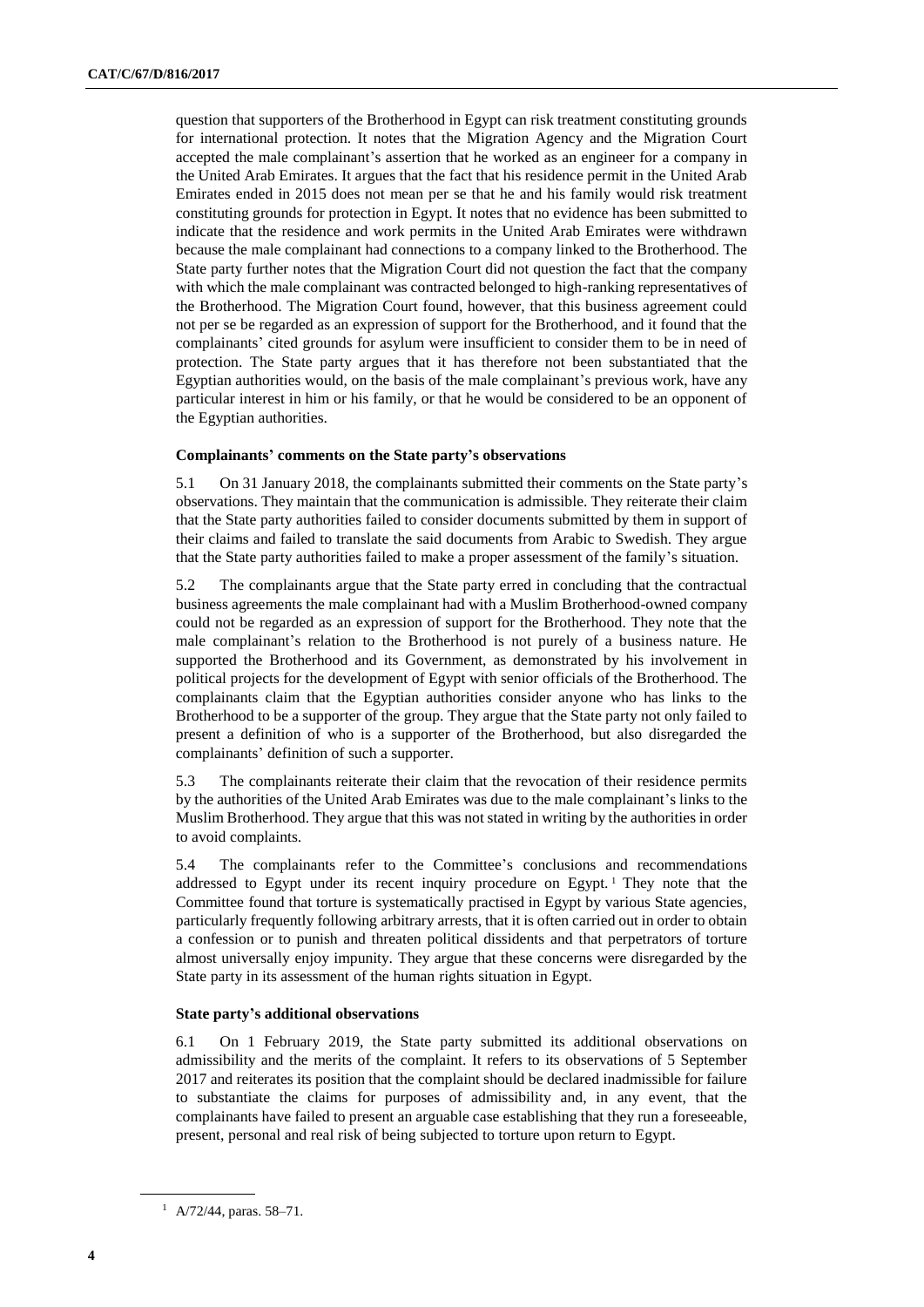6.2 The State party notes the complainants' claims that the domestic authorities did not make a proper assessment of their case as they did not translate supporting documents submitted by them during the domestic proceedings. It emphasizes that in assessing the complainants' cited need for international protection, the domestic authorities based their assessment on the oral and written information submitted by the complainants, as well as the evidence submitted by them. As regards the extracts from the Internet submitted by the male complainant during the national asylum process, the domestic authorities noted that these documents were not about him as an individual but merely described the general situation in Egypt. Thus, a translation of the documents was not considered to be necessary. As concerns the rest of the documents referred to by the complainants to substantiate that supporters of the Muslim Brotherhood in Egypt may risk treatment constituting grounds for protection, the State party notes that this was not a circumstance that was questioned by the domestic migration authorities and there was thus no need to translate the documents submitted for this purpose. It further notes that the domestic authorities accepted that the male complainant had the business relations that he claimed to have had and that the company he was contracted to belonged to high-ranking representatives of the Brotherhood. Since these were facts that were not being questioned, there was no reason to translate documents submitted to substantiate this claim. The State party notes that the domestic authorities found that what had been stated during the asylum process could not be considered sufficient to conclude that, in view of the male complainant's previous position, the Egyptian authorities would have any particular interest in him or his family or that, for the same reason, he had been attributed a political affiliation that would render the family in need of international protection.

6.3 The State party notes the complainants' claim that their rights were violated as their request for a hearing before the Migration Court was denied by the Court. It notes that pursuant to the Aliens Act, the legal procedure in the migration courts and the Migration Court of Appeal is done in writing. Oral proceedings may be conducted if it can be assumed to be advantageous for the investigation or to promote a rapid resolution. The aim of the oral hearing is, however, to supplement the written proceedings. If the outcome of the case is dependent on the veracity of the information provided by an applicant, there are very limited reasons for not holding an oral hearing. The State party notes that in the complainants' case, the Migration Court found that the complainants' cited grounds for asylum could not be deemed sufficient to conclude that the complainants were in need of international protection if returned to Egypt; hence, an oral hearing was deemed unnecessary.

6.4 The State party further refers to a country report on Egypt according to which the Egyptian authorities are unlikely to have the capacity, capability or interest in seeking to target all persons associated with the Muslim Brotherhood given the size and variety of its membership and support base.<sup>2</sup> It notes that, according to the report, evidence does not establish that merely being a member or a supporter of the Brotherhood or being perceived to support the Brotherhood will place a person at risk of persecution or serious harm.<sup>3</sup>

#### **Issues and proceedings before the Committee**

#### *Consideration of admissibility*

7.1 Before considering any complaint submitted in a communication, the Committee must decide whether it is admissible under article 22 of the Convention. The Committee has ascertained, as it is required to do under article  $22(5)$  (a) of the Convention, that the same matter has not been and is not being examined under another procedure of international investigation or settlement.

7.2 The Committee recalls that, in accordance with article 22 (5) (b) of the Convention, it shall not consider any communication from an individual unless it has ascertained that the individual has exhausted all available domestic remedies. The Committee notes that, in the present case, the State party has not contested that the complainants have exhausted all

<sup>2</sup> United Kingdom of Great Britain and Northern Ireland, Home Office, "Country policy and information note: Egypt: Muslim Brotherhood", 1 July 2017.

<sup>3</sup> Ibid.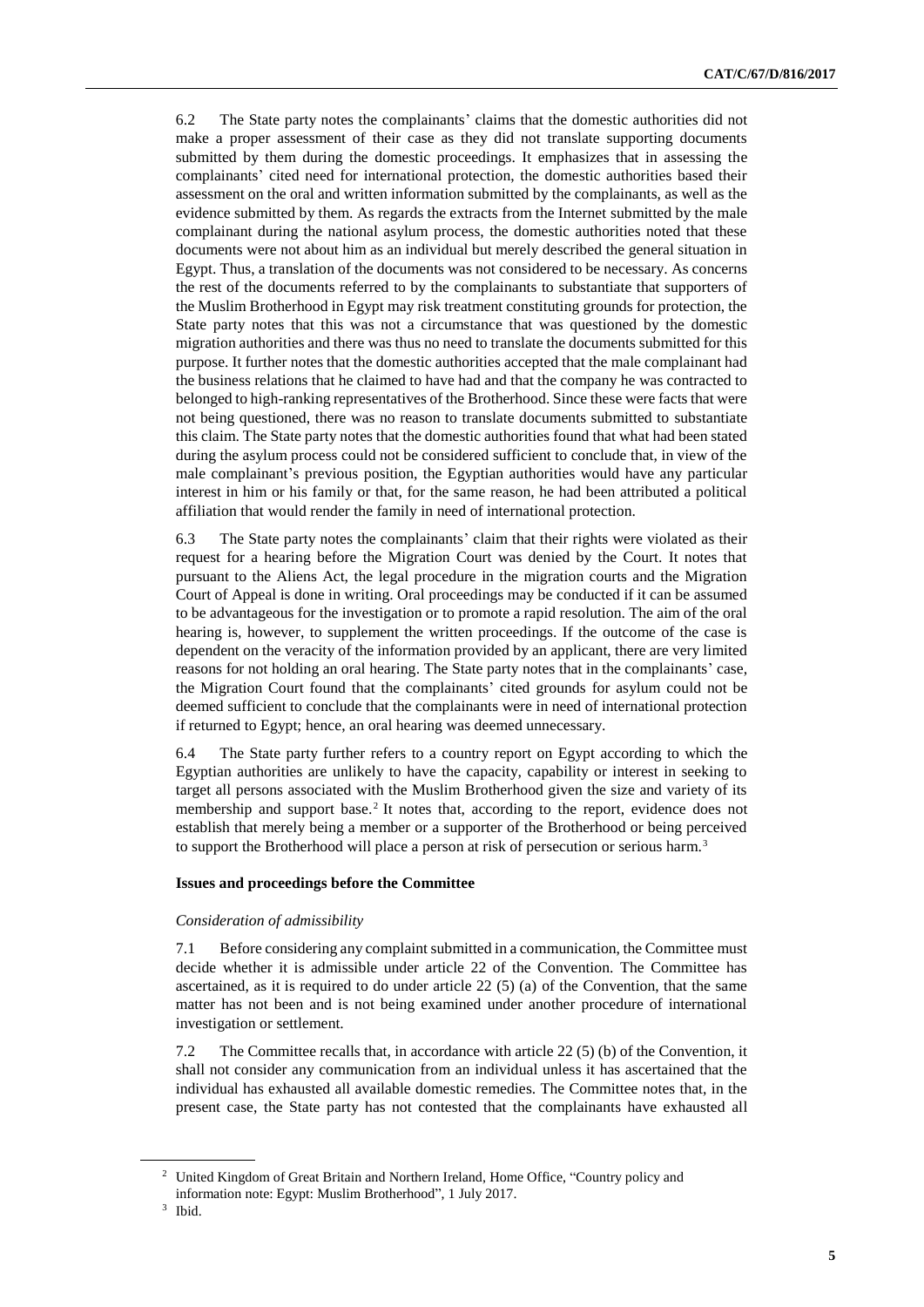available domestic remedies. The Committee therefore finds that it is not precluded from considering the communication under article 22 (5) (b) of the Convention.

7.3 The Committee notes that the State party has contested the admissibility of the complaint on the grounds that the complainants' claims are manifestly unfounded. In the light of the information on file and the arguments presented by the parties, the Committee considers that, for purpose of admissibility, the complainants have sufficiently substantiated their claims, which raise substantive issues under the Convention.

7.4 As the Committee finds no further obstacles to admissibility, it declares the complaint submitted under article 3 of the Convention admissible and proceeds with its consideration of the merits.

#### *Consideration of the merits*

8.1 In accordance with article 22 (4) of the Convention, the Committee has considered the present communication in the light of all the information made available to it by the parties concerned.

8.2 In the present case, the issue before the Committee is whether the return of the complainants to Egypt would constitute a violation of the State party's obligation under article 3 of the Convention not to expel or to return ("refouler") a person to another State where there are substantial grounds for believing that he or she would be in danger of being subjected to torture.

8.3 In the present case, the Committee must evaluate whether there are substantial grounds for believing that the complainants would be personally in danger of being subjected to torture upon return to Egypt. In assessing that risk, the Committee must take into account all relevant considerations, pursuant to article 3 (2) of the Convention, including the existence of a consistent pattern of gross, flagrant or mass violations of human rights. However, the Committee recalls that the aim of such determination is to establish whether the individual concerned would be personally at a foreseeable and real risk of being subjected to torture in the country to which he or she would be returned. It follows that the existence of a pattern of gross, flagrant or mass violations of human rights in a country does not as such constitute sufficient reason for determining that a particular person would be in danger of being subjected to torture on return to that country; additional grounds must be adduced to show that the individual concerned would be personally at risk. Conversely, the absence of a consistent pattern of flagrant violations of human rights does not mean that a person might not be subjected to torture in his or her specific circumstances.<sup>4</sup>

8.4 The Committee recalls its general comment No. 4 (2017) on the implementation of article 3 in the context of article 22, according to which the non-refoulement obligation exists whenever there are "substantial grounds" for believing that the person concerned would be in danger of being subjected to torture in a State to which he or she is facing deportation, either as an individual or as a member of a group which may be at risk of being tortured in the State of destination. The Committee recalls that "substantial grounds" exist whenever the risk of torture is "foreseeable, personal, present and real" (para. 11). Indications of personal risk may include, but are not limited to: the complainant's ethnic background; political affiliation or political activities of the complainant or the complainant's family members; arrest and/or detention without guarantee of a fair treatment and trial; incommunicado detention or other form of arbitrary and illegal detention in the country of origin; and religious affiliation (para. 45). With respect to the merits of a communication submitted under article 22 of the Convention, the burden of proof is upon the author of the communication, who must present an arguable case, that is, submit substantiated arguments showing that the danger of being subjected to torture is foreseeable, present, personal and real (para. 38). The Committee also recalls that it gives considerable weight to finds of fact made by organs of the State party concerned; however, it is not bound by such findings, as it can make a free assessment of the information available to it in accordance with article 22 (4) of the Convention, taking into account all the circumstances relevant to each case (para. 50).

<sup>4</sup> See, inter alia, *S.K. and others v. Sweden* (CAT/C/54/D/550/2013), para. 7.3.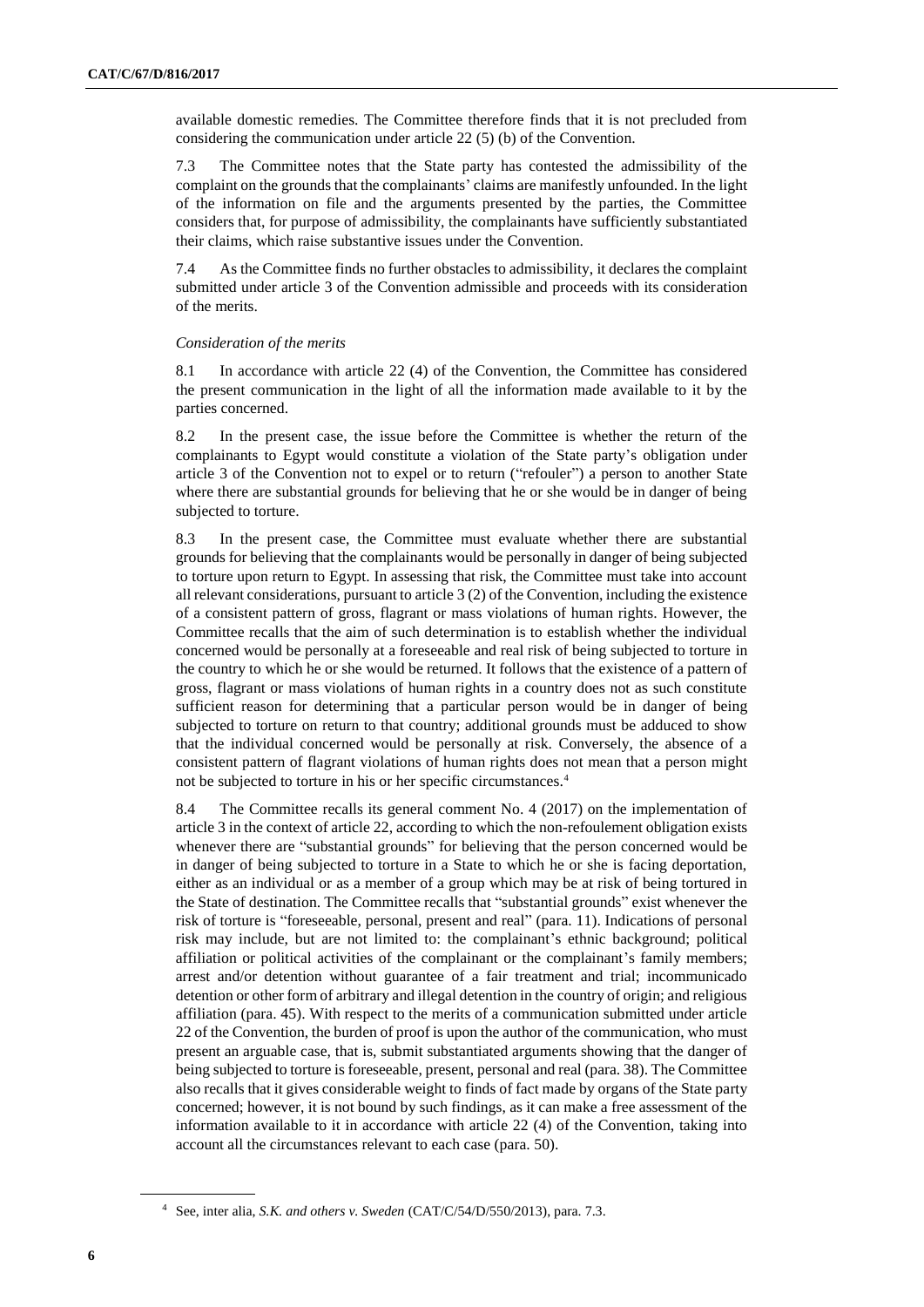8.5 In the present case, the Committee notes the complainants' claims that, as perceived members and supporters of the Muslim Brotherhood, they would risk being subjected to treatment contrary to article 3 of the Convention by the Egyptian authorities if returned to Egypt because of the male complainant's business arrangements with and links to a company owned by senior members of the Brotherhood. It notes their claims that the Egyptian authorities consider anyone who has links to the Brotherhood to be a supporter of that group. The Committee further notes that the Migration Court did not question that the male complainant had a business arrangement with a company belonging to high-ranking representatives of the Brotherhood. It notes the State party's argument that this business arrangement could not, per se, be regarded as an expression of support for the Brotherhood, especially in view of the complainants' long stay abroad. The Committee further notes the State party's argument that the complainants have therefore not substantiated that the Egyptian authorities would, on the basis of the male complainant's previous work, have any particular interest in him or his family or that they would be considered to be opponents of the Egyptian authorities.

8.6 The Committee recalls its findings in the proceedings of its inquiry on Egypt, in which it concluded that torture was a systematic practice in Egypt and appeared to occur particularly frequently following arbitrary arrests, where it was often carried out to obtain a confession or to punish and threaten political dissidents. <sup>5</sup> It further notes that according to country reports, the Muslim Brotherhood has been legally designated as a terrorist organization in Egypt.<sup>6</sup> It notes that large numbers of members and supporters of the Brotherhood were arrested following the military coup, with some 22,000 persons arrested by security forces in 2013 and 2014 and a further 12,000 persons arrested in 2015, including students, academics, engineers and medical professionals, most of them Brotherhood members and supporters of Mohamed Morsi; some rights groups estimated in 2017 that as many as 60,000 people had been detained for political reasons since July 2013. <sup>7</sup> The Committee further notes that according to country reports security forces continued to arrest hundreds of people based on their membership or perceived membership of the Brotherhood in 2017 and 2018.<sup>8</sup> Torture and other ill-treatment remained routine in official places of detention and was systematic in detention centres run by the National Security Agency.<sup>9</sup>

8.7 Based on country reports, the Committee therefore notes that persons considered as supporters of the Muslim Brotherhood may be at risk of treatment contrary to article 3 in Egypt. In the present case, the Committee notes, however, that the complainants have not claimed to be members of the Brotherhood or to have been politically active in support of the group. It further notes that the complainants have not lived in Egypt for the past 20 years and that their only link to the Brotherhood is the male complainant's previous business arrangements with a company owned by senior members of the Brotherhood. The Committee notes that the complainants have not claimed that they were working for this company in Egypt, and it notes that any project the male complainant may have been working on were executed outside Egypt. It further notes that the complainants have not explained how the Egyptian authorities would have been made aware of the business relationship in question. The Committee also notes that the complainants have not provided any further specific information or evidence that would indicate that the Egyptian authorities have instituted any criminal proceedings against the complainants or otherwise looked for them, in which connection they could face a real, personal and foreseeable risk of torture or ill-treatment if removed to Egypt.

8.8 The Committee notes the complainants' claims that the domestic authorities failed to provide them with fair proceedings in assessing their applications for asylum as the

<sup>5</sup> A/72/44, para. 69.

<sup>6</sup> United States of America Department of State, "2016 country reports on human rights practices: Egypt".

<sup>7</sup> Amnesty International, "Egypt: officially, you do not exist: disappeared and tortured in the name of counter-terrorism", July 2016.

<sup>8</sup> See Amnesty International, *Amnesty International Report 2017/18: The State of the World's Human Rights* (London, 2018).

<sup>&</sup>lt;sup>9</sup> Ibid. See also United States Department of State, "2018 country reports on human rights practices: Egypt".